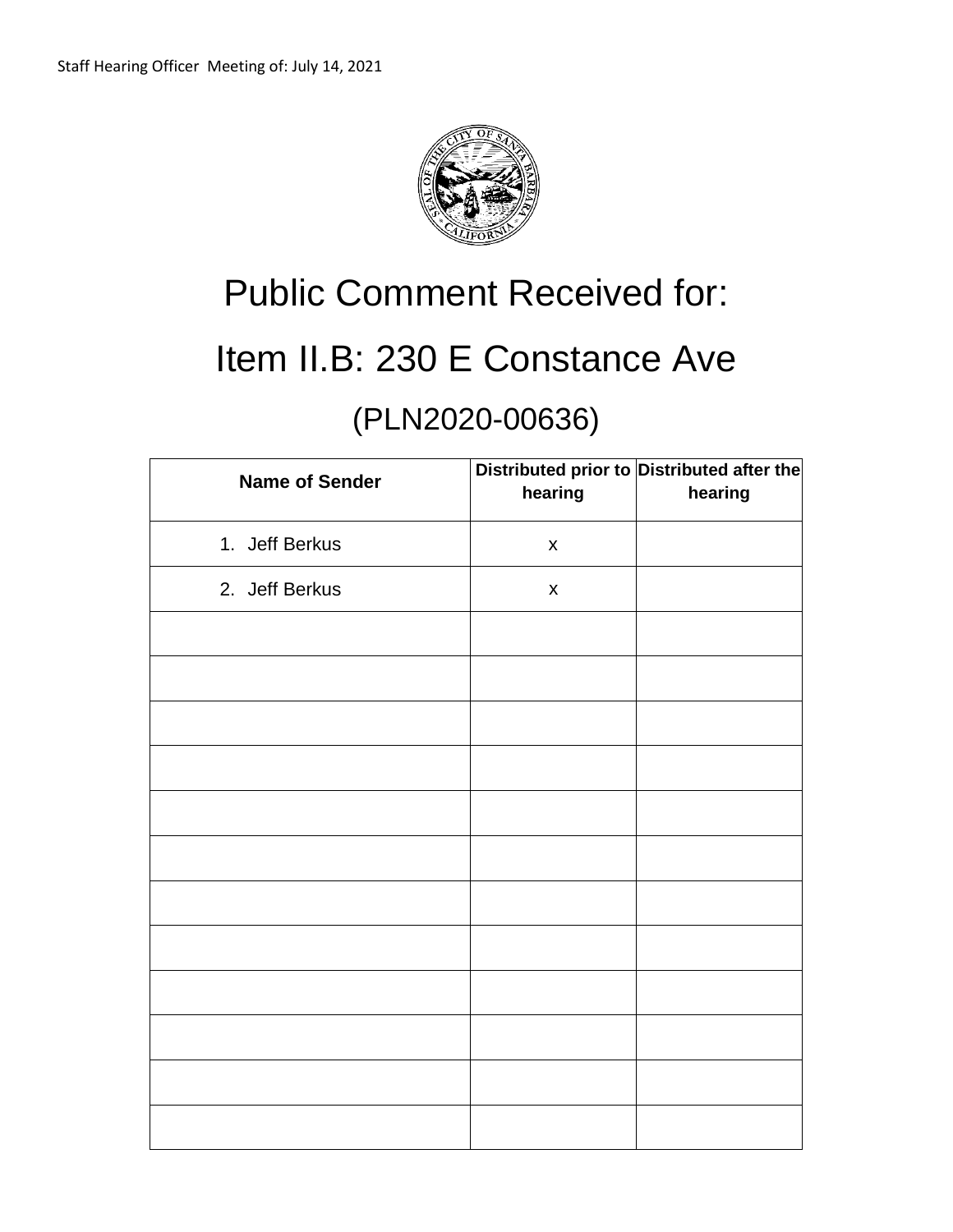| From:    | <b>Jeff Berkus</b>                            |
|----------|-----------------------------------------------|
| To:      | <b>Community Development SHOsecretary</b>     |
| $Cc$ :   | <b>Rebecca Berkus</b>                         |
| Subject: | 230 E Constance Av: Proposed Remodel/Addition |
| Date:    | Thursday, July 08, 2021 9:35:53 AM            |
|          |                                               |

#### **EXTERNAL**

Attn City of Santa Barbara Representatives,

We have lived at 2441 Garden St for 25 years, which is located directly adjacent to the proposed remodel addition at 230 E Constance St.

While the proposed size of the addition is not a problem, the development application is asking for a reduction in the side yard setback of almost 50% of the required 10ft, and this does not look like it includes the roof overhang. (It appears that the wall line corner would be less than 5'-6" and roofline would be approximately 3ft from the property line.) The resulting structure would be too close to the property line for comfort, privacy and security concerns. Our bedroom spaces are directly adjacent to the property line and are set back from this same property line, 8'-0" and 13'-6" respectively. Both properties have the Master Bedrooms at the back of the house and the separation between them is especially important.

We respectfully request that the building corners of the proposed addition maintain a setback of 8'-0" and the roof line 6'-0" from the property line. (Assuming that there will be no windows added to the East facing side of the bedroom.) This is a reasonable request that would be consistent with neighborhood compatibility parameters.

Thank you for your consideration in this matter.

Sincerely, Jeffrey and Rebecca Berkus

**JEFFREY BERKUS, AIA** *Principal*

**JEFFREY BERKUS ARCHITECTS, INC.** *924 Anacapa St. Suite 1B, Santa Barbara, Ca. 93101 805.963-8902 Phone 970.948.4533 Cell*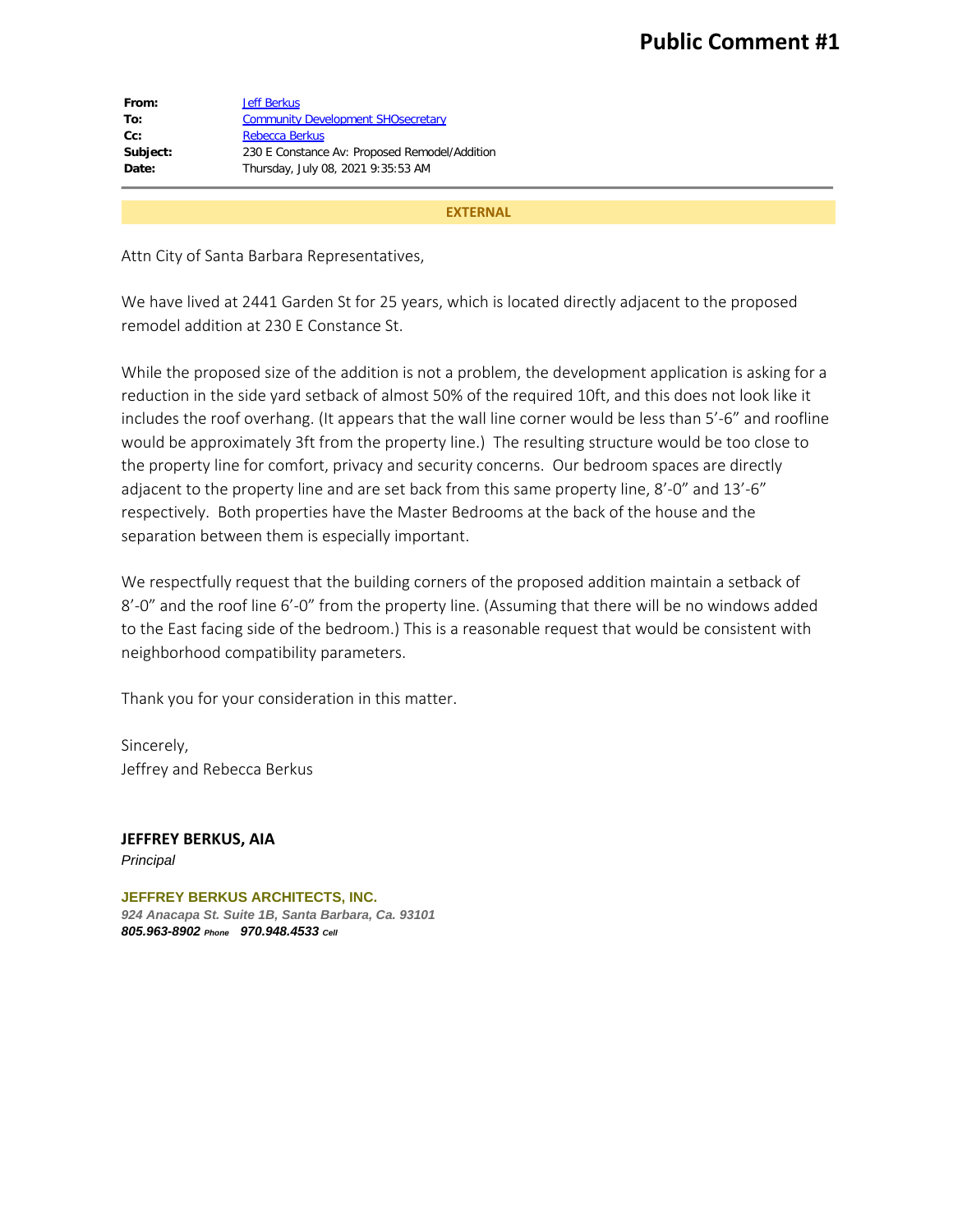| From:    | <b>Jeff Berkus</b>                                |
|----------|---------------------------------------------------|
| To:      | <b>Community Development SHOsecretary</b>         |
| $Cc$ :   | Rebecca Berkus; Trish Allen; Bailey Hochhalter    |
| Subject: | Re: 230 E Constance Av: Proposed Remodel/Addition |
| Date:    | Wednesday, July 14, 2021 8:50:26 AM               |
|          |                                                   |

#### **EXTERNAL**

Attn City of Santa Barbara Representatives,

We have been in discussions with the neighbor's representatives and have been made more comfortable with the Modification at 230 Constance as proposed. There have been assurances made that privacy concerns will be mitigated with mutually beneficial solutions along the shared property line.

We will support the proposed design and trust that the SFDB and neighbor interaction process will result in an elegant solution for both properties.

Sincerely, Jeffrey and Rebecca Berkus

### **JEFFREY BERKUS, AIA**

*Principal*

**JEFFREY BERKUS ARCHITECTS, INC.** *924 Anacapa St. Suite 1B, Santa Barbara, Ca. 93101 805.963-8902 Phone 970.948.4533 Cell*

**From:** Jeff Berkus <jeff@berkusdesign.com> **Date:** Thursday, July 8, 2021 at 10:35 AM **To:** "SHOSecretary@SantaBarbaraCA.Gov" <SHOSecretary@SantaBarbaraCA.Gov> **Cc:** Rebecca Berkus <rebecca@berkusdesign.com> **Subject:** 230 E Constance Av: Proposed Remodel/Addition

Attn City of Santa Barbara Representatives,

We have lived at 2441 Garden St for 25 years, which is located directly adjacent to the proposed remodel addition at 230 E Constance St.

While the proposed size of the addition is not a problem, the development application is asking for a reduction in the side yard setback of almost 50% of the required 10ft, and this does not look like it includes the roof overhang. (It appears that the wall line corner would be less than 5'-6" and roofline would be approximately 3ft from the property line.) The resulting structure would be too close to the property line for comfort, privacy and security concerns. Our bedroom spaces are directly adjacent to the property line and are set back from this same property line, 8'-0" and 13'-6" respectively. Both properties have the Master Bedrooms at the back of the house and the separation between them is especially important.